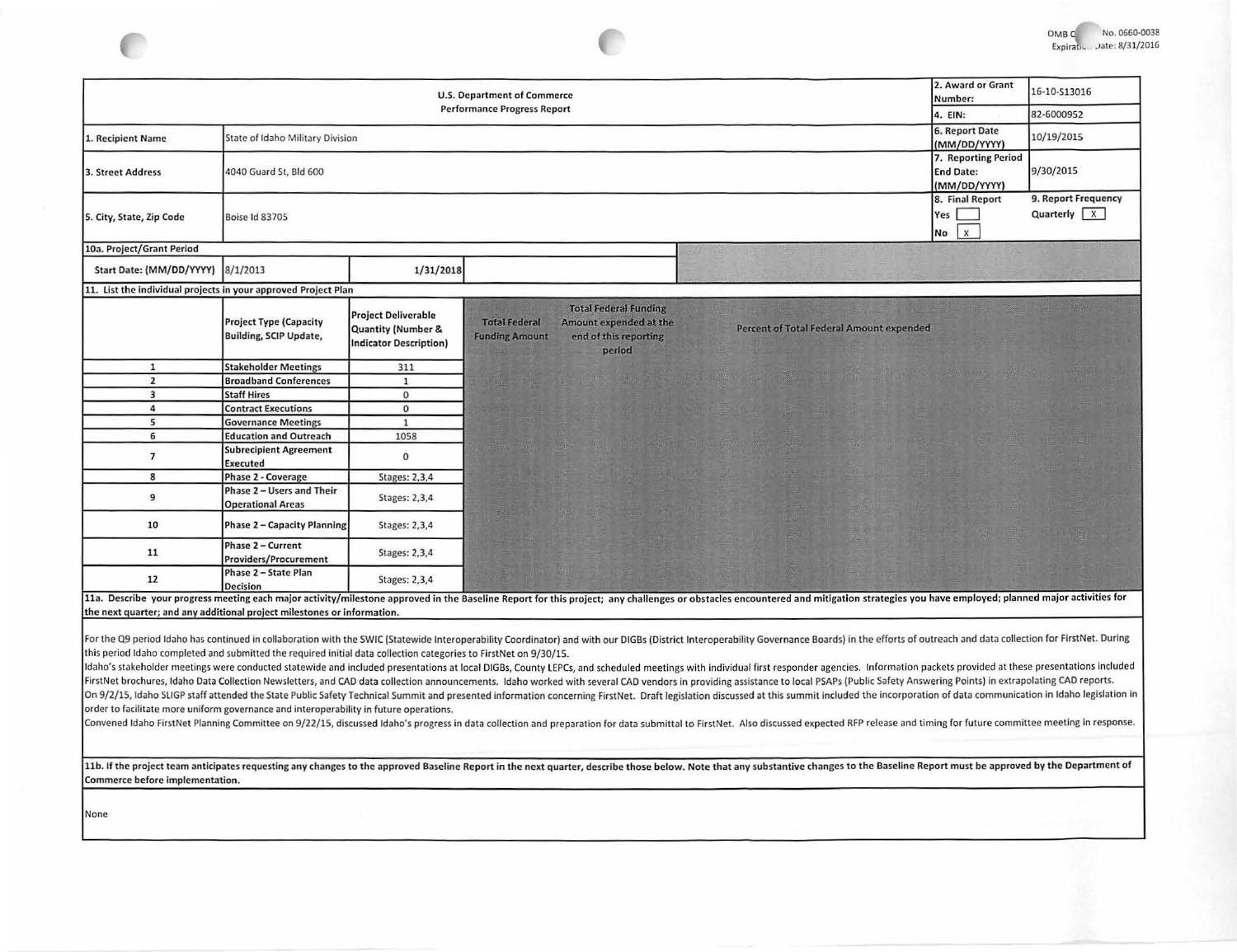## 11c. Provide any other information that would be useful to NTIA as it assesses this project's progress.

Reported spending in Q9 for Fringe match, supplies federal and other federal catagories vary from Q8, upon review of expenditures incorrect coding was identified and correcting journal entries were made.

## lld. Describe any success stories or best practices you have Identified. Please be as specific as possible.

Increased participation from key members in Idaho's first responder network in encouraging participation in data submissions. These include the president of the Idaho Firefighter's Assoctiation and president of the Idaho A Counties. The Idaho EMS Association volunteered space in their quarterly newsletter for a submital for a FirstNet announcement.

12. Personnel

12a. If the project Is not fully staffed, describe how any lack of staffing may Impact the project's time line and when the project will be fully staffed.

| 12b. Staffing Table                             |                                                                                                                                       |                           |                                                        |                      |                                             |                   |                 |                                                |                                                 |
|-------------------------------------------------|---------------------------------------------------------------------------------------------------------------------------------------|---------------------------|--------------------------------------------------------|----------------------|---------------------------------------------|-------------------|-----------------|------------------------------------------------|-------------------------------------------------|
| <b>Job Title</b>                                | FTE%                                                                                                                                  |                           | <b>Project (s) Assigned</b>                            |                      |                                             |                   |                 |                                                |                                                 |
| Program Manager                                 | 100%                                                                                                                                  | <b>Program Management</b> |                                                        |                      |                                             |                   |                 |                                                |                                                 |
| <b>Project Manager</b>                          | 100%                                                                                                                                  | <b>Project Management</b> | In/c                                                   |                      |                                             |                   |                 |                                                |                                                 |
| <b>Program Assistant</b>                        | 100%                                                                                                                                  |                           | <b>Outreach and Data Collection Coordinator</b><br>N/C |                      |                                             |                   |                 |                                                |                                                 |
|                                                 |                                                                                                                                       |                           |                                                        |                      |                                             |                   |                 |                                                |                                                 |
|                                                 |                                                                                                                                       |                           |                                                        |                      |                                             |                   |                 |                                                |                                                 |
| 13. Subcontracts (Vendors and/or Subrecipients) |                                                                                                                                       |                           |                                                        |                      |                                             |                   |                 |                                                |                                                 |
|                                                 | 13a. Subcontracts Table - include all subcontractors. The totals from this table must equal the "Subcontracts Total" in Question 14f. |                           |                                                        |                      |                                             |                   |                 |                                                |                                                 |
| Name                                            | <b>Subcontract Purpose</b>                                                                                                            |                           | <b>Type</b><br>(Vendor/Subrec.)                        | RFP/RFQ Issued (Y/N) | <b>Contract</b><br><b>Executed</b><br>(Y/N) | <b>Start Date</b> | <b>End Date</b> | <b>Total Federal Funds</b><br><b>Allocated</b> | <b>Total Matching Funds</b><br><b>Allocated</b> |
| Val Technologies                                | SLIGP and PSBAG Consulting                                                                                                            |                           | lVendor                                                | N                    | Y                                           | 7/1/2014          | 8/13/2014       | \$2,580.00                                     | \$0.00                                          |
| Gloria Totoricaguena                            | Idaho Technology Summit-Professional Planning<br><b>Services</b>                                                                      |                           | <b>I</b> Vendor                                        | N                    | Υ                                           | 10/1/2014         | 6/6/2015        | \$20,000.00                                    | \$0.00                                          |
| DePaul                                          | Personnel State Contract                                                                                                              |                           | Vendor                                                 | N                    | v                                           | 10/7/2014         | N/C             | \$1,260.00                                     | \$0.00                                          |
| <b>Baney Corporation</b>                        | Conference Room PSBAG<br>Meeting                                                                                                      |                           | Vendor                                                 | N                    | ٧                                           | 10/29/2014        | 12/9/2014       | \$360.00                                       | \$0.00                                          |
| Science Applications<br>International           | Professional Planning, Outreach, and Programatic<br>Support Services                                                                  |                           | <b>Vendor</b>                                          |                      | Y                                           | 6/1/2015          |                 | \$184,997.42                                   | \$0.00                                          |
|                                                 | 13b. Describe any challenges encountered with vendors and/or subrecipients.                                                           |                           |                                                        |                      |                                             |                   |                 |                                                |                                                 |
| Idaho has no subrecipients.                     |                                                                                                                                       |                           |                                                        |                      |                                             |                   |                 |                                                |                                                 |